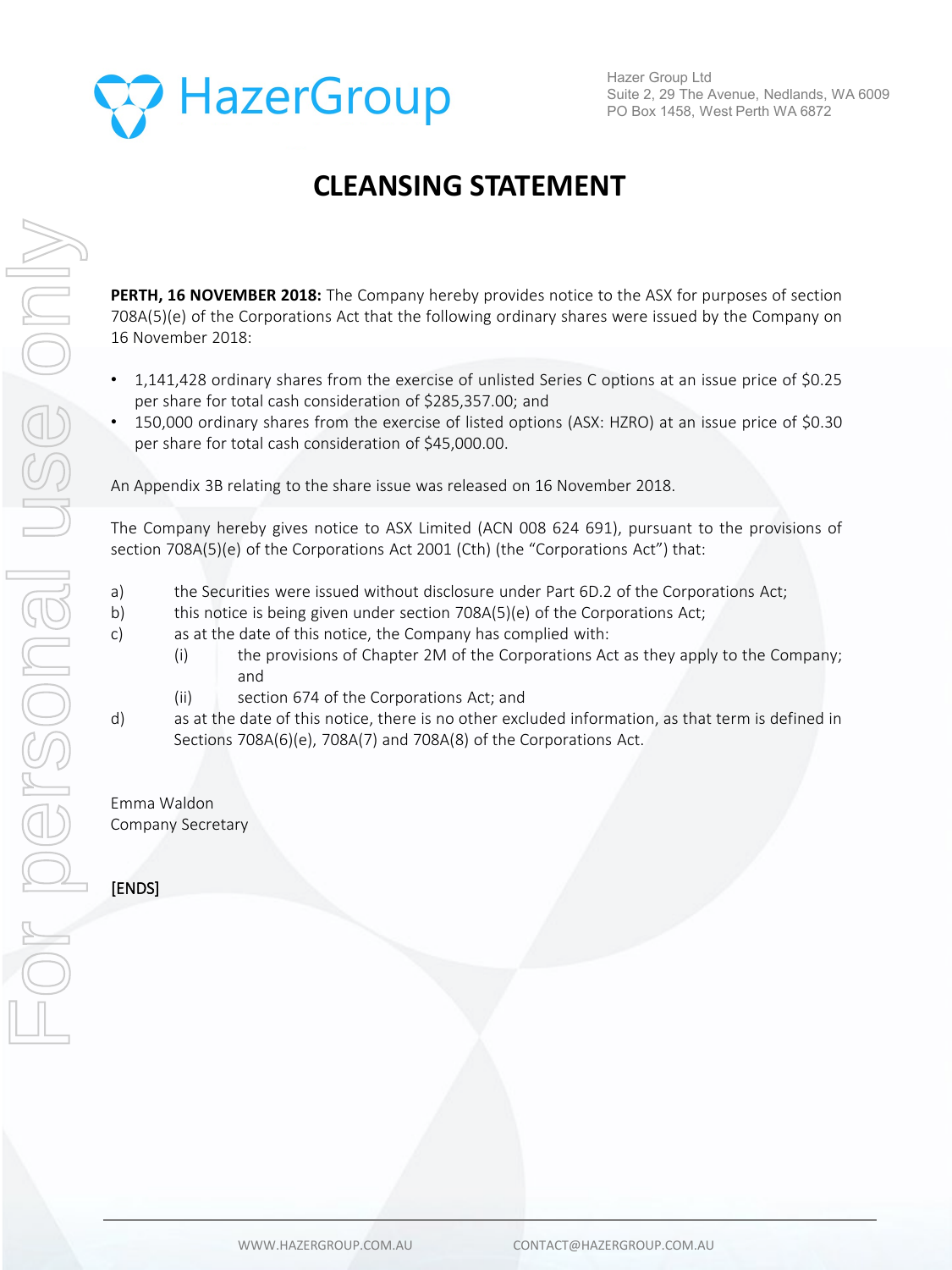*Rule 2.7, 3.10.3, 3.10.4, 3.10.5*

# **Appendix 3B**

## **New issue announcement, application for quotation of additional securities and agreement**

*Information or documents not available now must be given to ASX as soon as available. Information and documents given to ASX become ASX's property and may be made public.*

Introduced 01/07/96 Origin: Appendix 5 Amended 01/07/98, 01/09/99, 01/07/00, 30/09/01, 11/03/02, 01/01/03, 24/10/05, 01/08/12, 04/03/13

Name of entity

Hazer Group Limited

ABN

40 144 044 600

We (the entity) give ASX the following information.

### **Part 1 - All issues**

*You must complete the relevant sections (attach sheets if there is not enough space).*

- 1 +Class of +securities issued or to be issued
- (i) Ordinary shares (ii) Listed options (HZRO)
- (iii) Series C Unlisted options
- 2 Number of +securities issued or to be issued (if known) or maximum number which may be issued
- 3 Principal terms of the +securities (e.g. if options, exercise price and expiry date; if partly paid <sup>+</sup>securities, the amount outstanding and due dates for payment; if +convertible securities, the conversion price and dates for conversion)

| (i)   | 1,291,428   |
|-------|-------------|
| (ii)  | (150,000)   |
| (iii) | (1,141,428) |

(i) Ordinary shares (ii) Listed options (HZRO), exercise price \$0.30, expiry date 31 Dec 2018 (iii) Series C unlisted options, exercise price \$0.25, expiry date 31 Dec 2018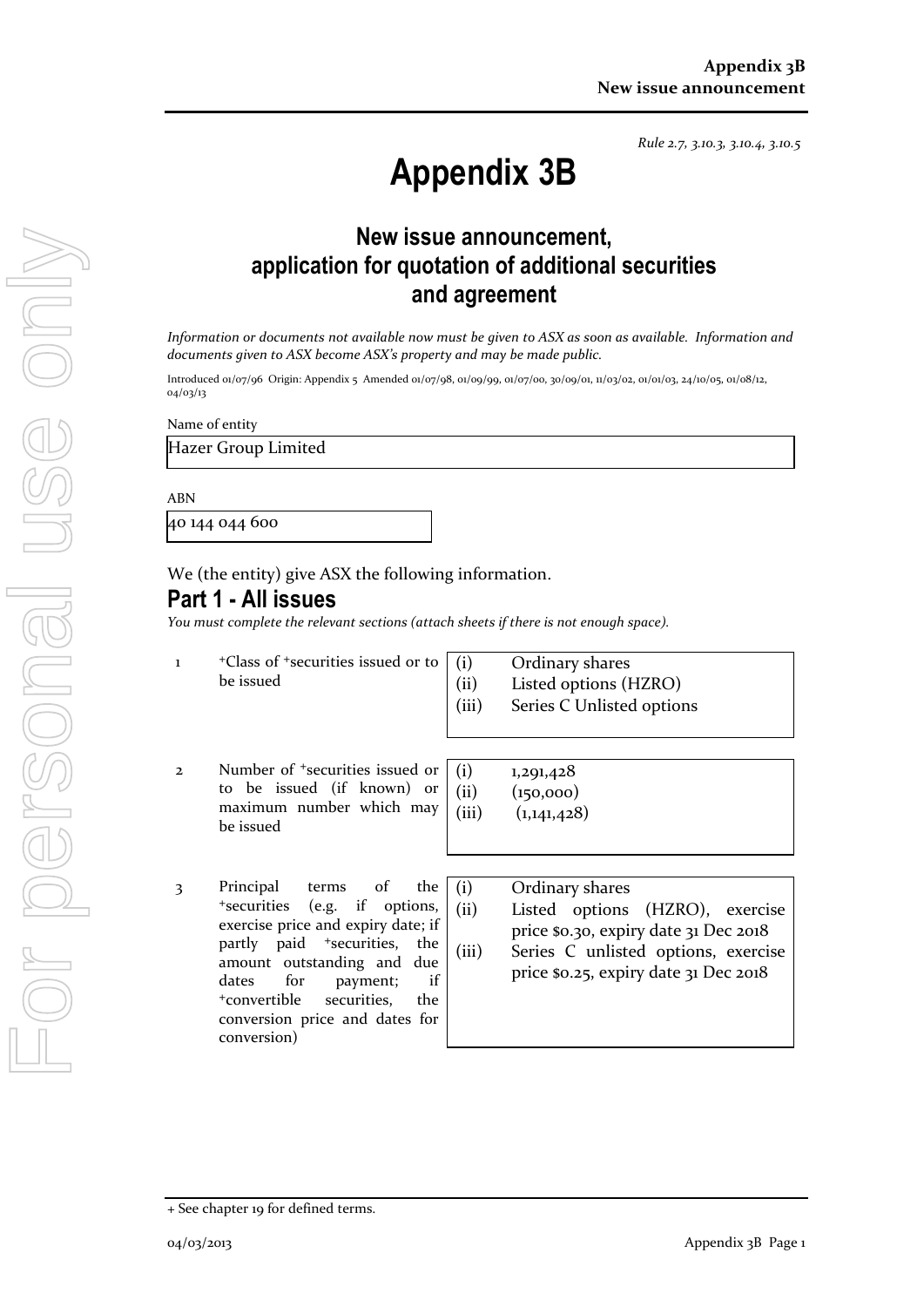| 4              | Do the <sup>+</sup> securities rank equally<br>in all respects from the <sup>+</sup> issue<br>date with an existing <sup>+</sup> class of<br>quoted +securities?                                                                                                                                                                                                                                                                                | Yes<br>(i)<br>(ii)<br>N/A exercise of options<br>(iii) N/A exercise of options                    |
|----------------|-------------------------------------------------------------------------------------------------------------------------------------------------------------------------------------------------------------------------------------------------------------------------------------------------------------------------------------------------------------------------------------------------------------------------------------------------|---------------------------------------------------------------------------------------------------|
|                | If the additional <sup>+</sup> securities do<br>not rank equally, please state:<br>the date from which they do<br>٠<br>the extent to which they<br>participate<br>for<br>the<br>next<br>dividend, (in the case of a<br>distribution)<br>trust,<br><b>or</b><br>interest payment<br>• the extent to which they do<br>not rank equally, other than<br>relation to the<br>in<br>next<br>distribution<br>dividend,<br><b>or</b><br>interest payment |                                                                                                   |
| 5              | Issue price or consideration                                                                                                                                                                                                                                                                                                                                                                                                                    | (i)<br>\$330,357.00<br>(ii)<br>N/A exercise of options<br>(iii)<br>N/A exercise of options        |
|                |                                                                                                                                                                                                                                                                                                                                                                                                                                                 |                                                                                                   |
| 6              | Purpose of the issue<br>(If issued as consideration for<br>the acquisition of assets, clearly<br>identify those assets)                                                                                                                                                                                                                                                                                                                         | (i)<br>Exercise of options<br>N/A exercise of options<br>(ii)<br>N/A exercise of options<br>(iii) |
|                |                                                                                                                                                                                                                                                                                                                                                                                                                                                 |                                                                                                   |
| 6a             | Is the entity an <sup>+</sup> eligible entity<br>obtained<br>has<br>that<br>security<br>holder approval under rule 7.1A?<br>If Yes, complete sections 6b - 6h<br>in relation to the <sup>+</sup> securities the<br>subject of this Appendix 3B, and<br>comply with section 6i                                                                                                                                                                   | Yes                                                                                               |
|                |                                                                                                                                                                                                                                                                                                                                                                                                                                                 |                                                                                                   |
| 6 <sub>b</sub> | The date the security holder<br>resolution under rule 7.1A was<br>passed                                                                                                                                                                                                                                                                                                                                                                        | 14 November 2018                                                                                  |
| 6с             | Number of <sup>+</sup> securities issued<br>without security holder approval<br>under rule 7.1                                                                                                                                                                                                                                                                                                                                                  | $\Omega$                                                                                          |
| 6d             | Number of <sup>+</sup> securities issued                                                                                                                                                                                                                                                                                                                                                                                                        | $\Omega$                                                                                          |
|                | with security holder approval<br>under rule 7.1A                                                                                                                                                                                                                                                                                                                                                                                                |                                                                                                   |

<sup>+</sup> See chapter 19 for defined terms.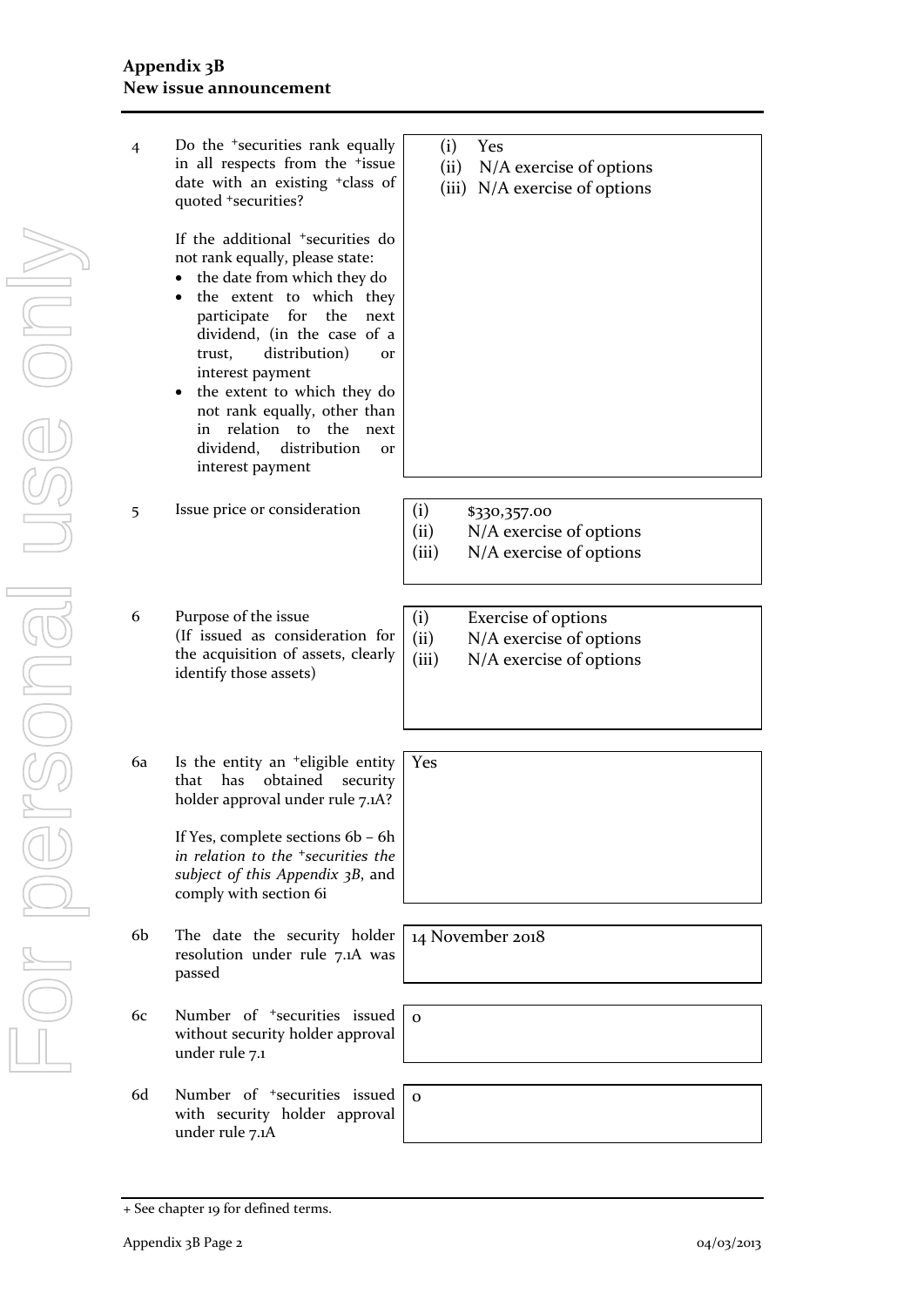- 6e Number of +securities issued with security holder approval under rule 7.3, or another specific security holder approval (specify date of meeting)
- 6f Number of +securities issued under an exception in rule 7.2
- 6g If +securities issued under rule 7.1A, was issue price at least 75% of 15 day VWAP as calculated under rule 7.1A.3? Include the +issue date and both values. Include the source of the VWAP calculation.
- 6h If +securities were issued under rule 7.1A for non-cash consideration, state date on which valuation of consideration was released to ASX Market Announcements
- 6i Calculate the entity's remaining issue capacity under rule 7.1 and rule 7.1A – complete Annexure 1 and release to ASX Market Announcements
- 7 +Issue dates

Note: The issue date may be prescribed by ASX (refer to the definition of issue date in rule 19.12). For example, the issue date for a pro rata entitlement issue must comply with the applicable timetable in Appendix 7A.

Cross reference: item 33 of Appendix 3B.

8 Number and <sup>+</sup>class of all <sup>+</sup>securities quoted on ASX (*including* the <sup>+</sup>securities in section 2 if applicable)

| Number     | <sup>+</sup> Class                                                                                   |
|------------|------------------------------------------------------------------------------------------------------|
| 90,682,006 | <b>Ordinary Shares</b><br>(HZR)                                                                      |
| 24,681,505 | <b>Listed Options</b><br>(HZRO)<br>(exercise price \$0.30,<br>date<br>expiry<br>31<br>December 2018) |

| the control of the control of the control of the control of the control of the control of |  | --- |
|-------------------------------------------------------------------------------------------|--|-----|
|                                                                                           |  |     |

1,291,428

N/A

N/A

 $\overline{O}$ 

10,602,300 – 7.1

 $9,068,200 - 7.1A$ 

16 November 2018

<sup>+</sup> See chapter 19 for defined terms.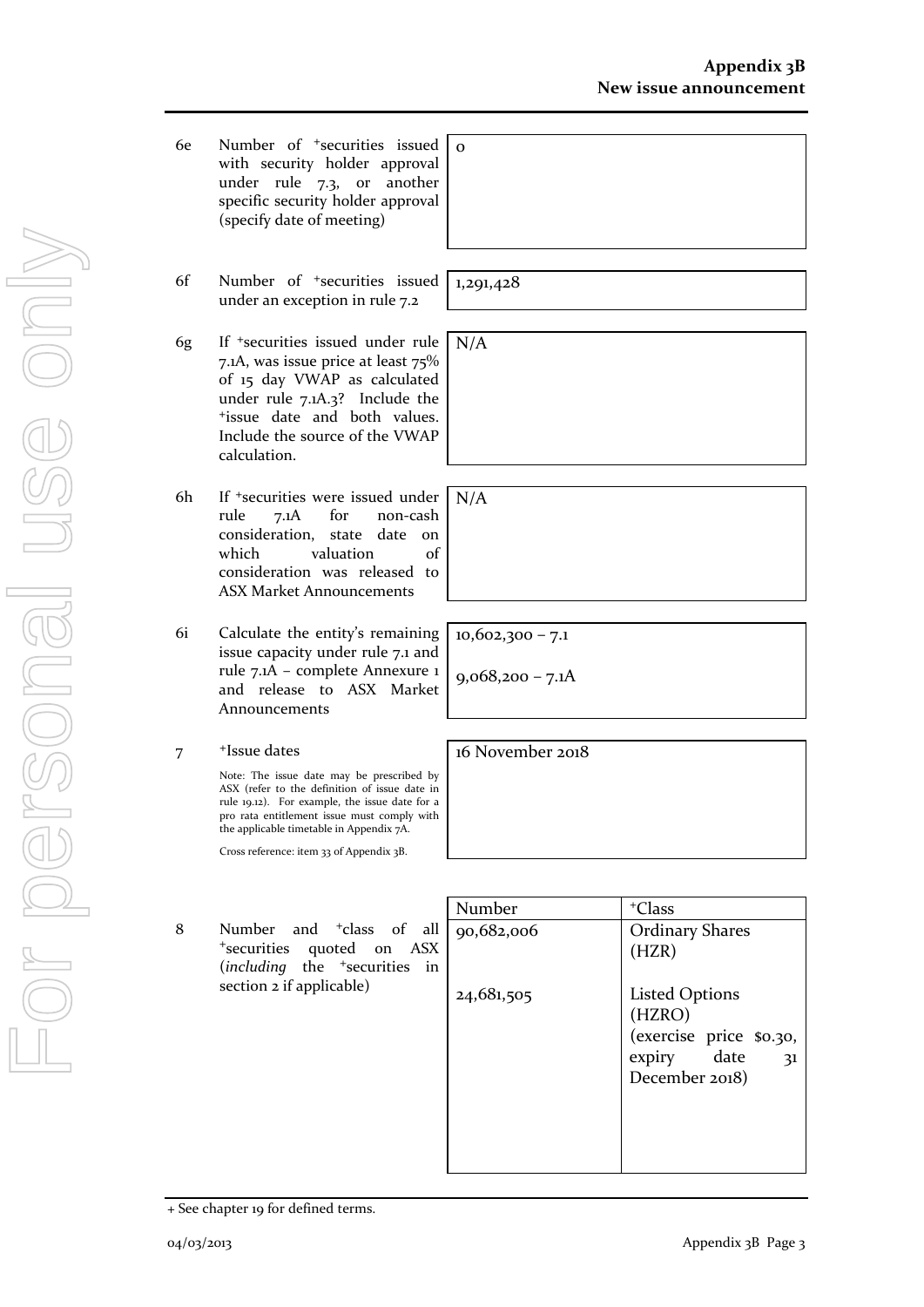|                                                                                                                                      | Number                                                                                                          | <sup>+</sup> Class                                                                                                                                           |
|--------------------------------------------------------------------------------------------------------------------------------------|-----------------------------------------------------------------------------------------------------------------|--------------------------------------------------------------------------------------------------------------------------------------------------------------|
| Number and <sup>+</sup> class<br>9<br>*securities not quoted on ASX<br>$(including$ the $+securities$ in<br>section 2 if applicable) | of all<br>11,500,000<br>3,158,572<br>4,850,000<br>1,150,000<br>9,250,000<br>4,166,667<br>3,750,000<br>3,500,000 | <b>Unlisted Options*:</b><br><b>Series B</b><br>Series C<br>Series D<br>Series F<br>Series G<br>$\overline{\phantom{0}}$<br>Series H<br>Series J<br>Series K |
|                                                                                                                                      | <b>Unlisted Option Terms.</b>                                                                                   | * Refer to Annexure 2 for a Summary of                                                                                                                       |

10 Dividend policy (in the case of a trust, distribution policy) on the increased capital (interests)

| There is no immediate intention to declare or |
|-----------------------------------------------|
| distribute dividends.                         |
|                                               |

<sup>+</sup> See chapter 19 for defined terms.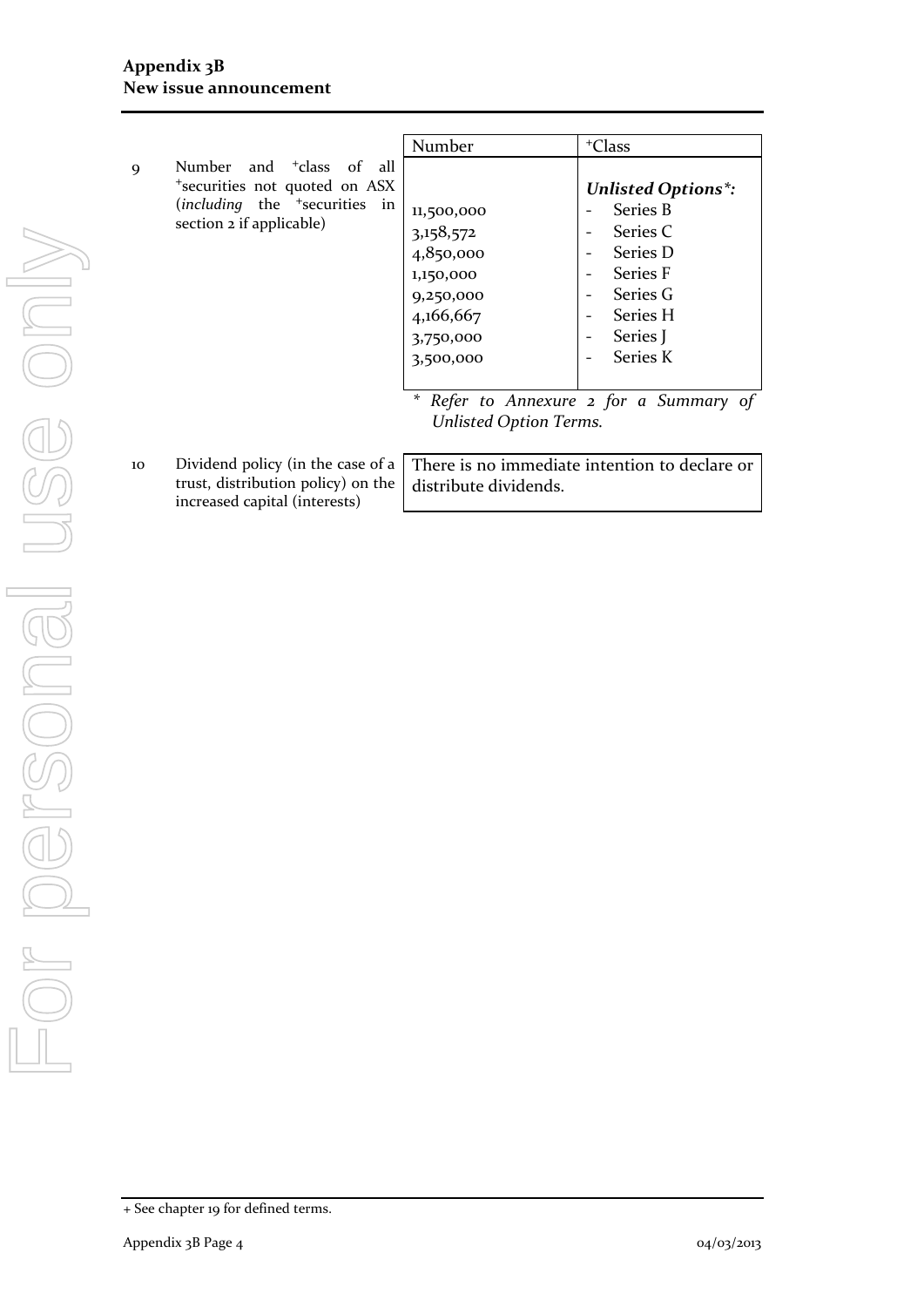## **Part 2 - Pro rata issue**

| $11\,$            | holder<br>security<br>approval<br>N/A<br>Is<br>required?                                                                                                                                                                                  |
|-------------------|-------------------------------------------------------------------------------------------------------------------------------------------------------------------------------------------------------------------------------------------|
| $12 \overline{ }$ | Is the issue renounceable or non-<br>N/A<br>renounceable?                                                                                                                                                                                 |
| 13                | Ratio in which the <sup>+</sup> securities<br>N/A<br>will be offered                                                                                                                                                                      |
| 14                | <sup>+</sup> Class of <sup>+</sup> securities to which the<br>N/A<br>offer relates                                                                                                                                                        |
| 15                | +Record<br>determine<br>date<br>N/A<br>to<br>entitlements                                                                                                                                                                                 |
| 16                | Will<br>different<br>N/A<br>holdings<br>on<br>registers (or subregisters) be<br>aggregated<br>for<br>calculating<br>entitlements?                                                                                                         |
| 17                | Policy for deciding entitlements<br>N/A<br>in relation to fractions                                                                                                                                                                       |
| 18                | Names of countries in which the<br>N/A<br>entity has security holders who<br>will not be sent new offer<br>documents<br>Note: Security holders must be told how their<br>entitlements are to be dealt with.<br>Cross reference: rule 7.7. |
| 19                | date for<br>N/A<br>Closing<br>receipt<br>of<br>acceptances or renunciations                                                                                                                                                               |

<sup>+</sup> See chapter 19 for defined terms.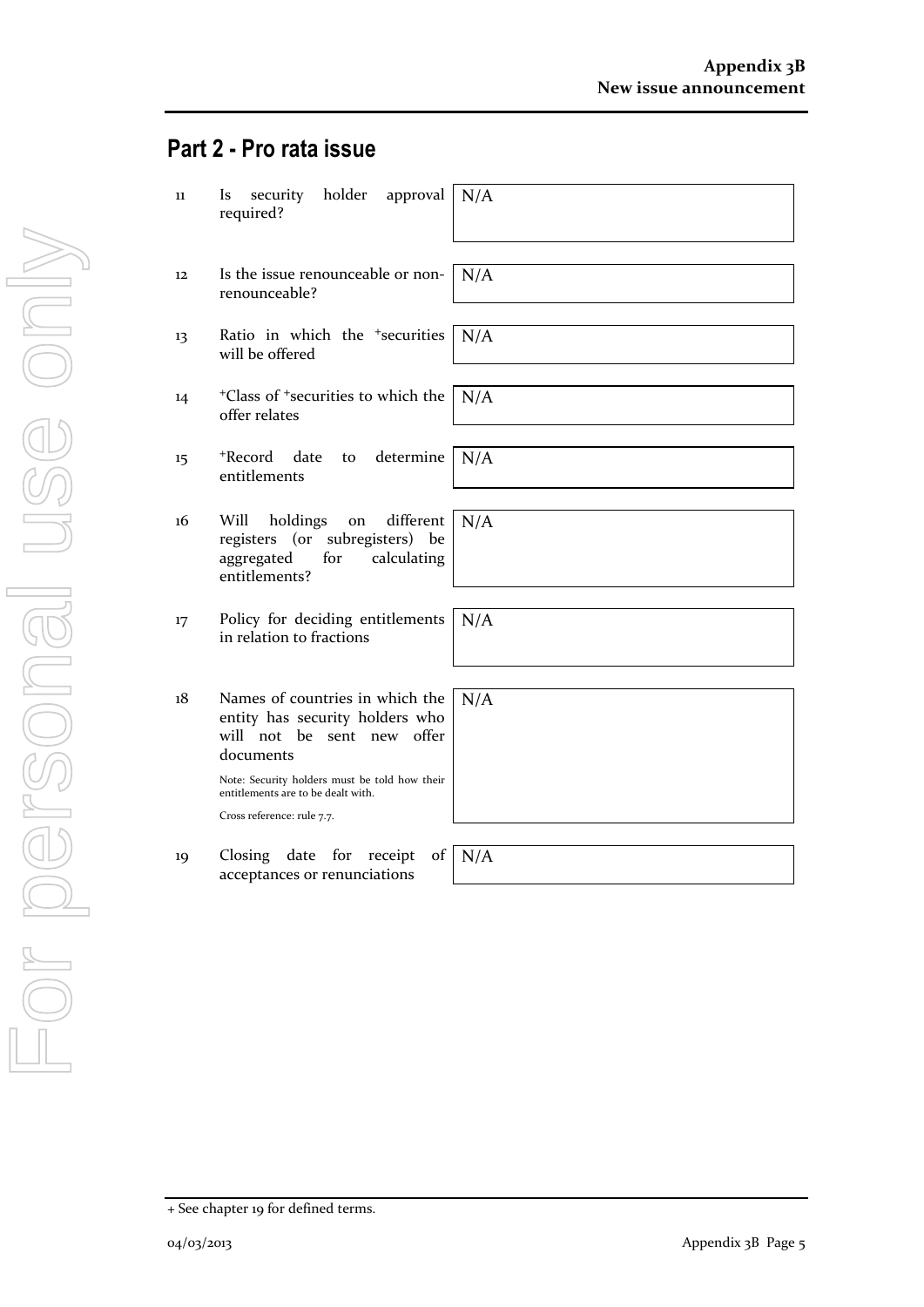#### **Appendix 3B New issue announcement**

| 20             | Names of any underwriters                                                                                                                                                           | N/A |
|----------------|-------------------------------------------------------------------------------------------------------------------------------------------------------------------------------------|-----|
| 21             | Amount of any underwriting fee<br>or commission                                                                                                                                     | N/A |
| 22             | Names of any brokers to the<br>issue                                                                                                                                                | N/A |
|                |                                                                                                                                                                                     |     |
| 23             | Fee or commission payable to the<br>broker to the issue                                                                                                                             | N/A |
| 24             | Amount of any handling fee<br>payable to brokers who lodge<br>acceptances or renunciations on<br>behalf of security holders                                                         | N/A |
| 25             | If the issue is contingent on<br>security holders' approval, the<br>date of the meeting                                                                                             | N/A |
| 26             | Date entitlement and acceptance<br>form and offer documents will be<br>sent to persons entitled                                                                                     | N/A |
| 27             | If the entity has issued options,<br>and the terms entitle option<br>holders<br>participate<br>to<br>on<br>exercise, the date on which<br>notices will be sent to option<br>holders | N/A |
| 28             | Date rights trading will begin (if<br>applicable)                                                                                                                                   | N/A |
| 29             | Date rights trading will end (if<br>applicable)                                                                                                                                     | N/A |
|                |                                                                                                                                                                                     |     |
| 30             | How do security holders sell<br>their entitlements in full through<br>a broker?                                                                                                     | N/A |
| 3 <sup>1</sup> | How do security holders sell part<br>of their entitlements through a<br>and<br>accept<br>for the<br>broker<br>balance?                                                              | N/A |

<sup>+</sup> See chapter 19 for defined terms.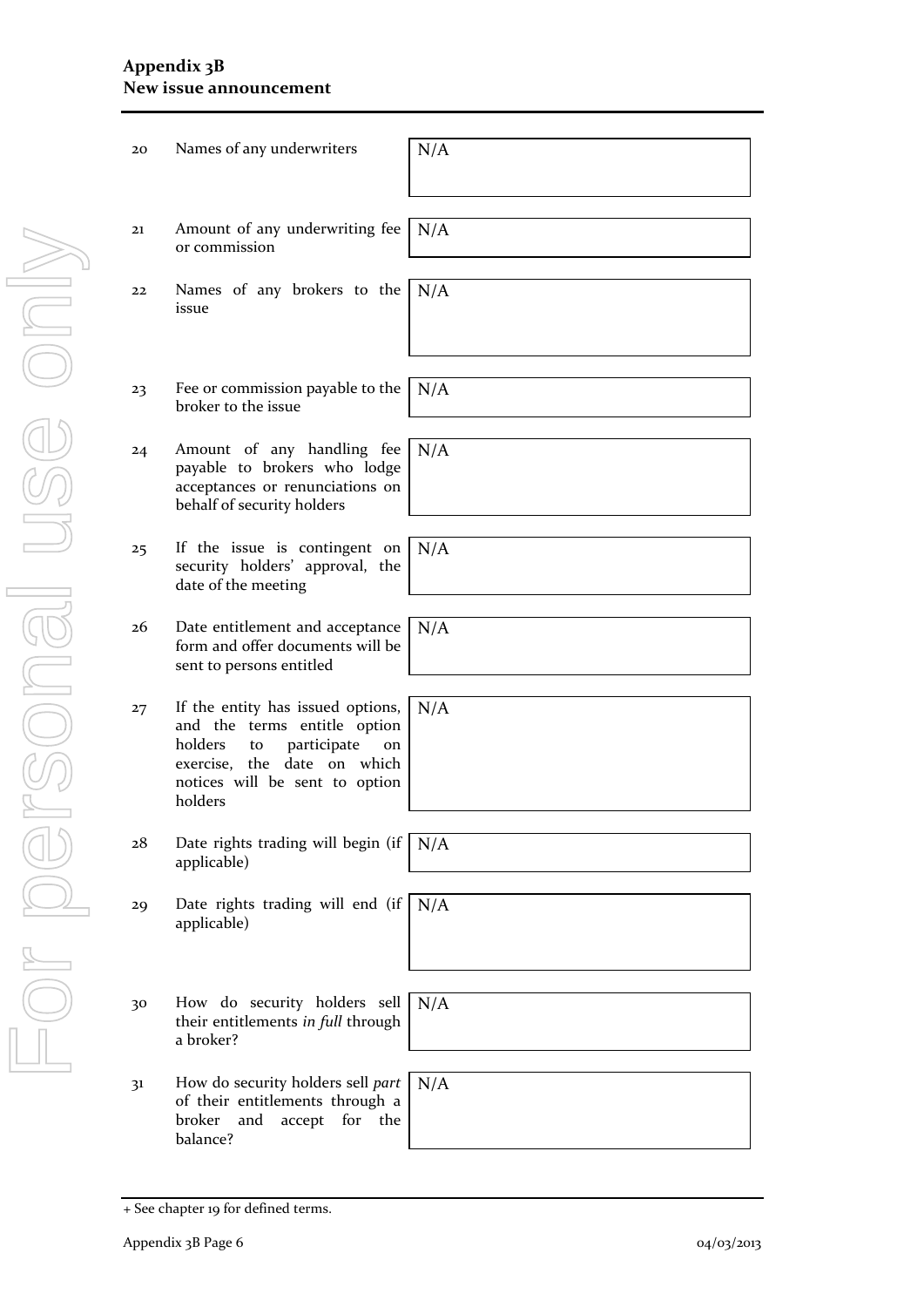32 How do security holders dispos of their entitlements (except by sale through a broker)?

 $33$  +Issue date  $N/A$ 

| se   N/A<br>py |  |
|----------------|--|
|                |  |

## **Part 3 - Quotation of securities**

*You need only complete this section if you are applying for quotation of securities*

- 34 Type of <sup>+</sup>securities (*tick one*)
- (a)  $\sqrt{\phantom{a}}$  +Securities described in Part 1
- (b)  $\Box$  All other  $\ddagger$  securities

Example: restricted securities at the end of the escrowed period, partly paid securities that become fully paid, employee incentive share securities when restriction ends, securities issued on expiry or conversion of convertible securities

### **Entities that have ticked box 34(a)**

#### **Additional securities forming a new class of securities**

*Tick to indicate you are providing the information or documents*

- 35 If the <sup>+</sup>securities are <sup>+</sup>equity securities, the names of the 20 largest holders of the additional <sup>+</sup>securities, and the number and percentage of additional <sup>+</sup>securities held by those holders
- 36 If the <sup>+</sup>securities are <sup>+</sup>equity securities, a distribution schedule of the additional <sup>+</sup>securities setting out the number of holders in the categories 1 - 1,000 1,001 - 5,000 5,001 - 10,000 10,001 - 100,000 100,001 and over 37 A copy of any trust deed for the additional +securities

<sup>+</sup> See chapter 19 for defined terms.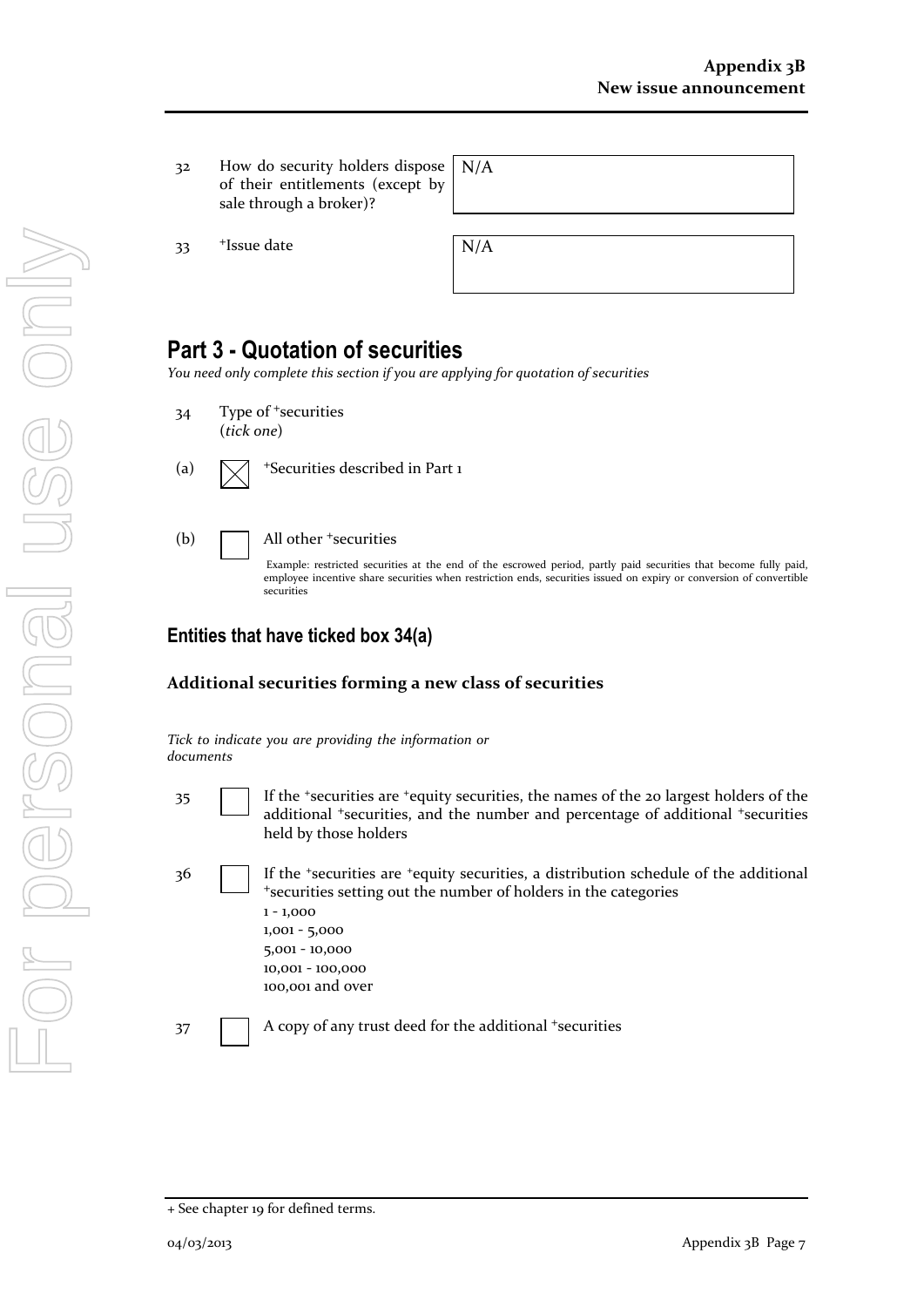|    | Entities that have ticked box 34(b)                                                                                                                                                                                                                                                                                                                                                                                                        |        |           |
|----|--------------------------------------------------------------------------------------------------------------------------------------------------------------------------------------------------------------------------------------------------------------------------------------------------------------------------------------------------------------------------------------------------------------------------------------------|--------|-----------|
| 38 | Number of <sup>+</sup> securities for which<br><sup>+</sup> quotation is sought                                                                                                                                                                                                                                                                                                                                                            |        |           |
| 39 | <sup>+</sup> Class of <sup>+</sup> securities for which<br>quotation is sought                                                                                                                                                                                                                                                                                                                                                             |        |           |
| 40 | Do the <sup>+</sup> securities rank equally in<br>all respects from the <i>fissue</i> date<br>with an existing <sup>+</sup> class of quoted<br>*securities?                                                                                                                                                                                                                                                                                |        |           |
|    | If the additional <sup>+</sup> securities do not<br>rank equally, please state:<br>the date from which they do<br>to<br>which they<br>the extent<br>$\bullet$<br>participate<br>for<br>the<br>next<br>dividend, (in the case of a<br>trust, distribution) or interest<br>payment<br>• the extent to which they do<br>not rank equally, other than in<br>relation to the next dividend,<br>distribution<br>interest<br><b>or</b><br>payment |        |           |
| 41 | Reason for request for quotation<br>now<br>Example: In the case of restricted securities, end<br>of restriction period<br>(if issued upon conversion of                                                                                                                                                                                                                                                                                    |        |           |
|    | another <sup>+</sup> security, clearly identify<br>that other 'security)                                                                                                                                                                                                                                                                                                                                                                   | Number | $+C$ lass |
| 42 | <sup>+</sup> class<br>$\sigma$ f<br>Number<br>and<br>all<br>quoted on<br><sup>+</sup> securities<br>ASX<br>(including the <sup>+</sup> securities in clause<br>38)                                                                                                                                                                                                                                                                         |        |           |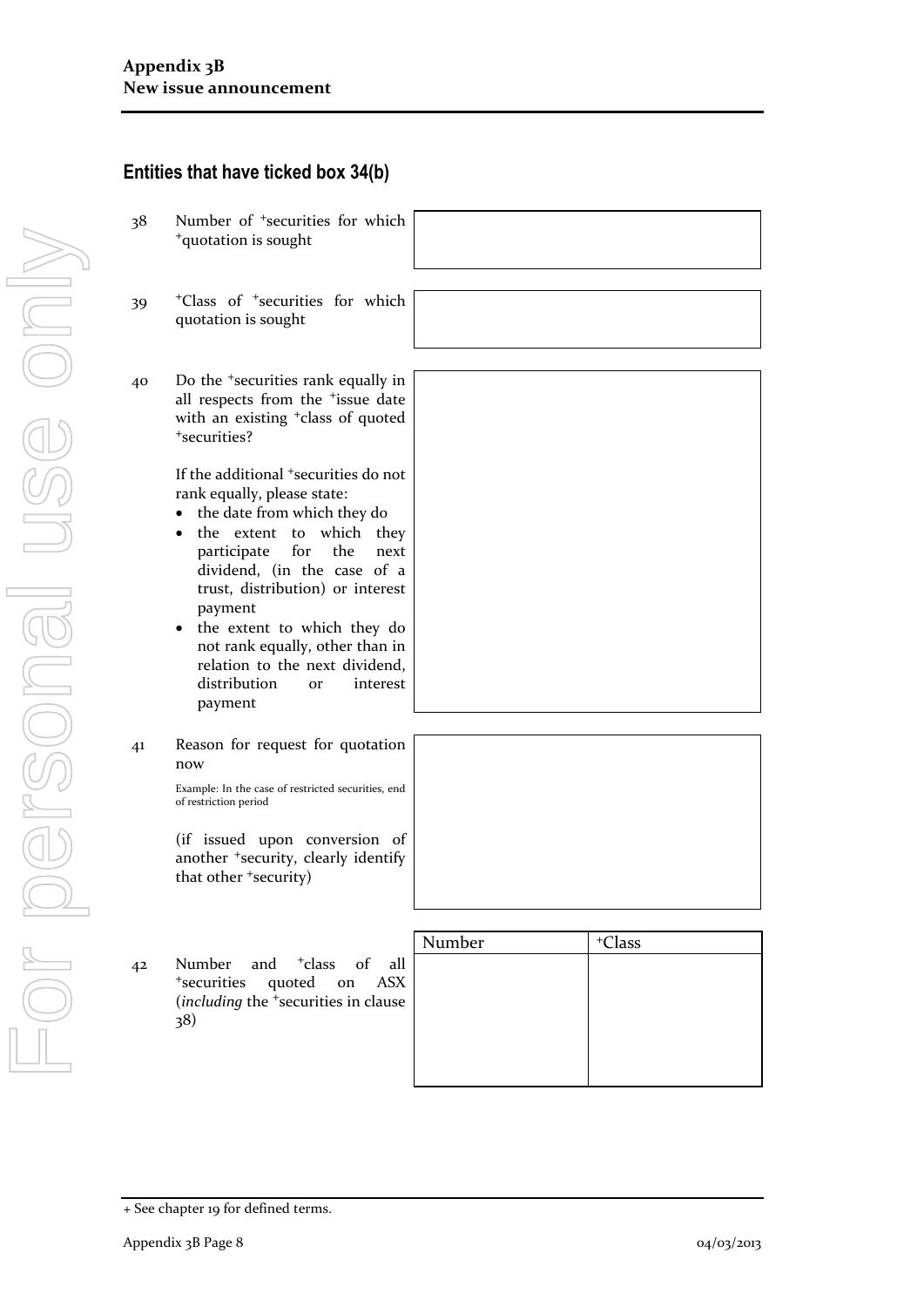#### **Quotation agreement**

- 1 <sup>+</sup>Quotation of our additional +securities is in ASX's absolute discretion. ASX may quote the +securities on any conditions it decides.
- 2 We warrant the following to ASX.
	- The issue of the +securities to be quoted complies with the law and is not for an illegal purpose.
	- There is no reason why those +securities should not be granted +quotation.
	- An offer of the *\*securities* for sale within 12 months after their issue will not require disclosure under section  $707(3)$  or section  $1012C(6)$  of the Corporations Act.

Note: An entity may need to obtain appropriate warranties from subscribers for the securities in order to be able to give this warranty

- Section 724 or section 1016E of the Corporations Act does not apply to any applications received by us in relation to any +securities to be quoted and that no-one has any right to return any +securities to be quoted under sections 737, 738 or 1016F of the Corporations Act at the time that we request that the <sup>+</sup>securities be quoted.
- If we are a trust, we warrant that no person has the right to return the <sup>+</sup>securities to be quoted under section 1019B of the Corporations Act at the time that we request that the +securities be quoted.
- 3 We will indemnify ASX to the fullest extent permitted by law in respect of any claim, action or expense arising from or connected with any breach of the warranties in this agreement.
- 4 We give ASX the information and documents required by this form. If any information or document is not available now, we will give it to ASX before <sup>+</sup>quotation of the +securities begins. We acknowledge that ASX is relying on the information and documents. We warrant that they are (will be) true and complete.

Eure

Sign here: ...........................................................Date: 16 November 2018 (Company secretary) Print name: Emma Waldon

== == == == ==

<sup>+</sup> See chapter 19 for defined terms.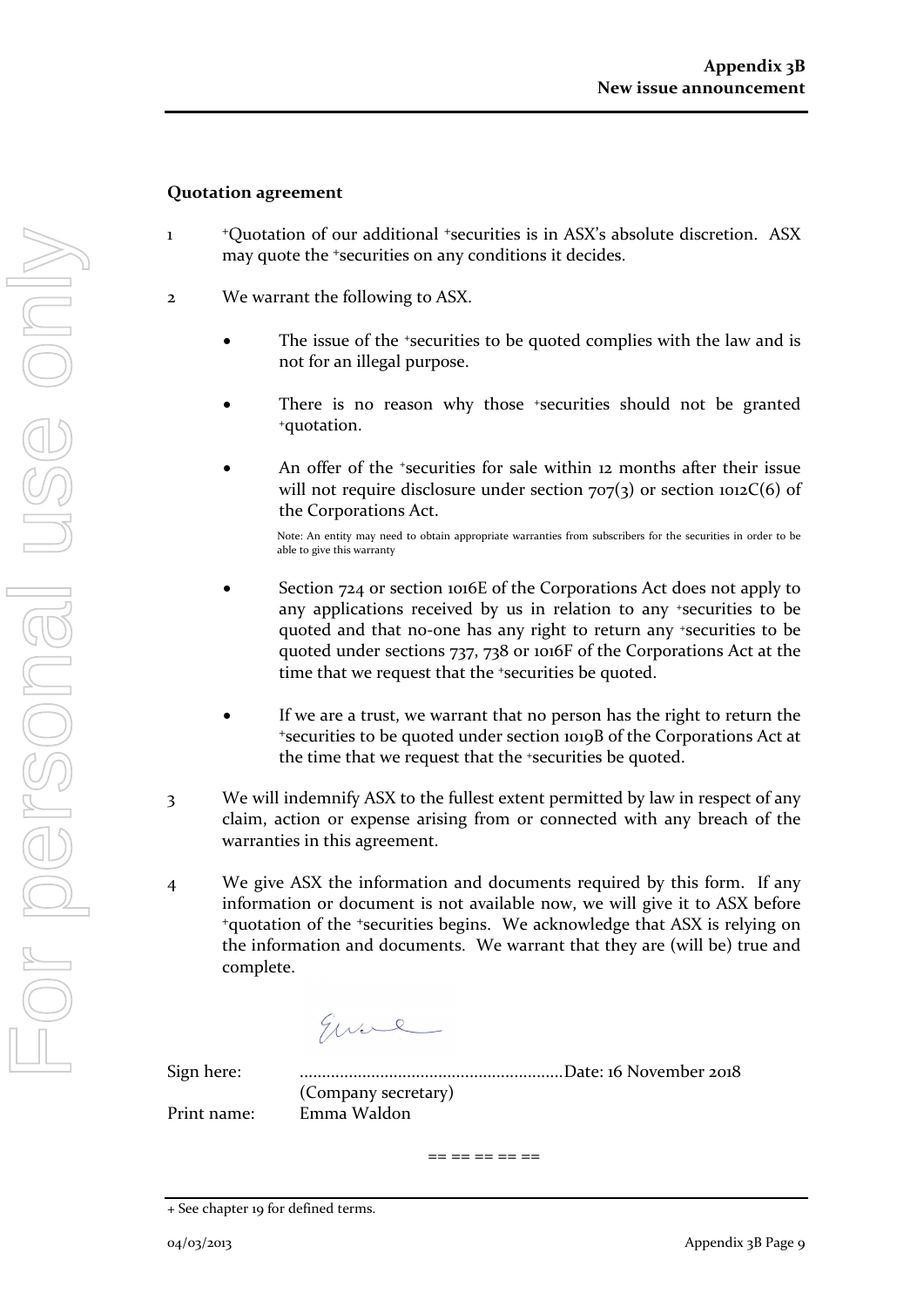# **Appendix 3B – Annexure 1**

## **Calculation of placement capacity under rule 7.1 and rule 7.1A for**

**eligible entities Introduced 01/08/12 Amended 04/03/13 Part 1**

**Rule 7.1 – Issues exceeding 15% of capital**

### *Step 1: Calculate "A", the base figure from which the placement capacity is calculated*

| <b>Insert</b> number of fully paid <sup>+</sup> ordinary<br>securities on issue 12 months before the<br>*issue date or date of agreement to issue                                                                                                                                                                        | 76,555,995                                                                                                                                                                                                                                                                                                      |
|--------------------------------------------------------------------------------------------------------------------------------------------------------------------------------------------------------------------------------------------------------------------------------------------------------------------------|-----------------------------------------------------------------------------------------------------------------------------------------------------------------------------------------------------------------------------------------------------------------------------------------------------------------|
| Add the following:<br>Number of fully paid <sup>+</sup> ordinary securities<br>issued in that 12 month period under an<br>exception in rule 7.2<br>Number of fully paid +ordinary securities<br>$\bullet$<br>issued in that 12 month period with<br>shareholder approval<br>Number of partly paid +ordinary<br>$\bullet$ | 40,000 - issue of shares on exercise of<br>listed options (HZRO), 8 December 2017<br>11,500,000 - issue of shares on exercise of<br>Series A options, 29 December 2017<br>106,250 - issue of shares on exercise of<br>HZRO and Series E options, 1 February<br>2018<br>100,000 - issue of shares on exercise of |
| securities that became fully paid in that<br>12 month period<br>Note:                                                                                                                                                                                                                                                    | HZRO and Series E options, 5 February<br>2018<br>550,000 - issue of shares on exercise of                                                                                                                                                                                                                       |
| Include only ordinary securities here -<br>other classes of equity securities cannot<br>be added<br>Include here (if applicable) the securities<br>$\bullet$<br>the subject of the Appendix 3B to which<br>this form is annexed                                                                                          | Series C options, 26 September 2018<br>538,333 - issue of shares on exercise of<br>Listed Options and Series C options, 23<br>October 2018                                                                                                                                                                      |
| It may be useful to set out issues of<br>$\bullet$<br>securities on different dates as separate<br>line items                                                                                                                                                                                                            | 1,291,428 - issue of shares on exercise of<br>Listed Options and Series C options, 16<br>November 2018                                                                                                                                                                                                          |
| <b>Subtract</b> the number of fully paid +ordinary<br>securities cancelled during that 12 month<br>period                                                                                                                                                                                                                | Nil                                                                                                                                                                                                                                                                                                             |
| "А"                                                                                                                                                                                                                                                                                                                      | 90,682,006                                                                                                                                                                                                                                                                                                      |

<sup>+</sup> See chapter 19 for defined terms.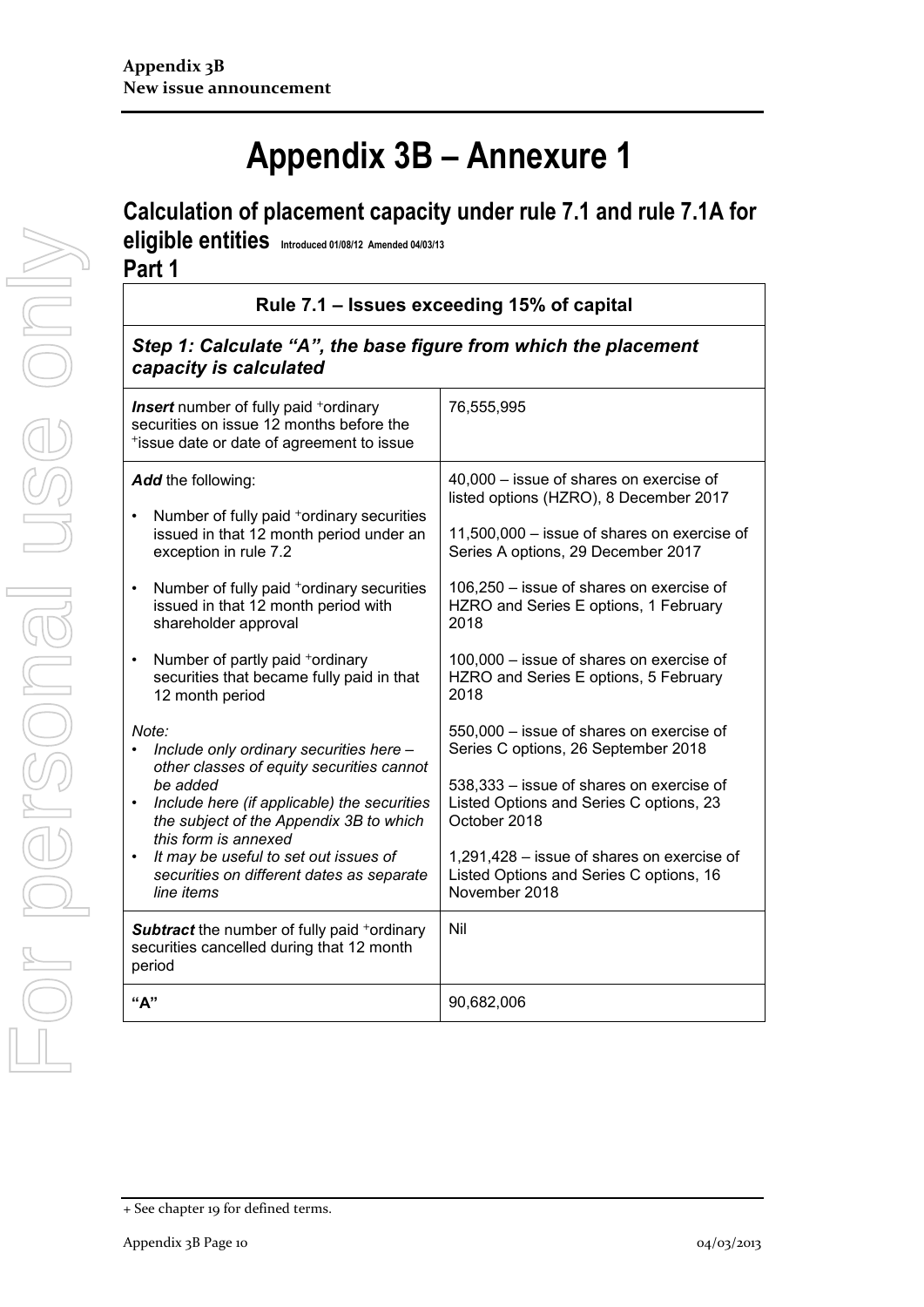| Step 2: Calculate 15% of "A"                                                                                                                                                                                                                                                                                                        |                                                                    |  |
|-------------------------------------------------------------------------------------------------------------------------------------------------------------------------------------------------------------------------------------------------------------------------------------------------------------------------------------|--------------------------------------------------------------------|--|
| "B"                                                                                                                                                                                                                                                                                                                                 | 0.15                                                               |  |
|                                                                                                                                                                                                                                                                                                                                     | [Note: this value cannot be changed]                               |  |
| Multiply "A" by 0.15                                                                                                                                                                                                                                                                                                                | 13,602,300                                                         |  |
| Step 3: Calculate "C", the amount of placement capacity under rule<br>7.1 that has already been used                                                                                                                                                                                                                                |                                                                    |  |
| <b>Insert</b> number of <sup>+</sup> equity securities issued<br>or agreed to be issued in that 12 month<br>period not counting those issued:                                                                                                                                                                                       | 3,000,000 - unlisted Series G options issued<br>on 4 December 2017 |  |
| Under an exception in rule 7.2                                                                                                                                                                                                                                                                                                      |                                                                    |  |
| Under rule 7.1A                                                                                                                                                                                                                                                                                                                     |                                                                    |  |
| With security holder approval under rule<br>7.1 or rule 7.4                                                                                                                                                                                                                                                                         |                                                                    |  |
| Note:<br>This applies to equity securities, unless<br>specifically excluded - not just ordinary<br>securities<br>Include here (if applicable) the securities<br>the subject of the Appendix 3B to which<br>this form is annexed<br>It may be useful to set out issues of<br>securities on different dates as separate<br>line items |                                                                    |  |
| "C"                                                                                                                                                                                                                                                                                                                                 |                                                                    |  |
| Step 4: Subtract "C" from ["A" x "B"] to calculate remaining<br>placement capacity under rule 7.1                                                                                                                                                                                                                                   |                                                                    |  |
| "A" x 0.15                                                                                                                                                                                                                                                                                                                          | 13,602,300                                                         |  |
| Note: number must be same as shown in<br>Step 2                                                                                                                                                                                                                                                                                     |                                                                    |  |
| Subtract "C"                                                                                                                                                                                                                                                                                                                        | 3,000,000                                                          |  |
| Note: number must be same as shown in<br>Step 3                                                                                                                                                                                                                                                                                     |                                                                    |  |
| <b>Total</b> ["A" $\times$ 0.15] – "C"                                                                                                                                                                                                                                                                                              | 10,602,300                                                         |  |

<sup>+</sup> See chapter 19 for defined terms.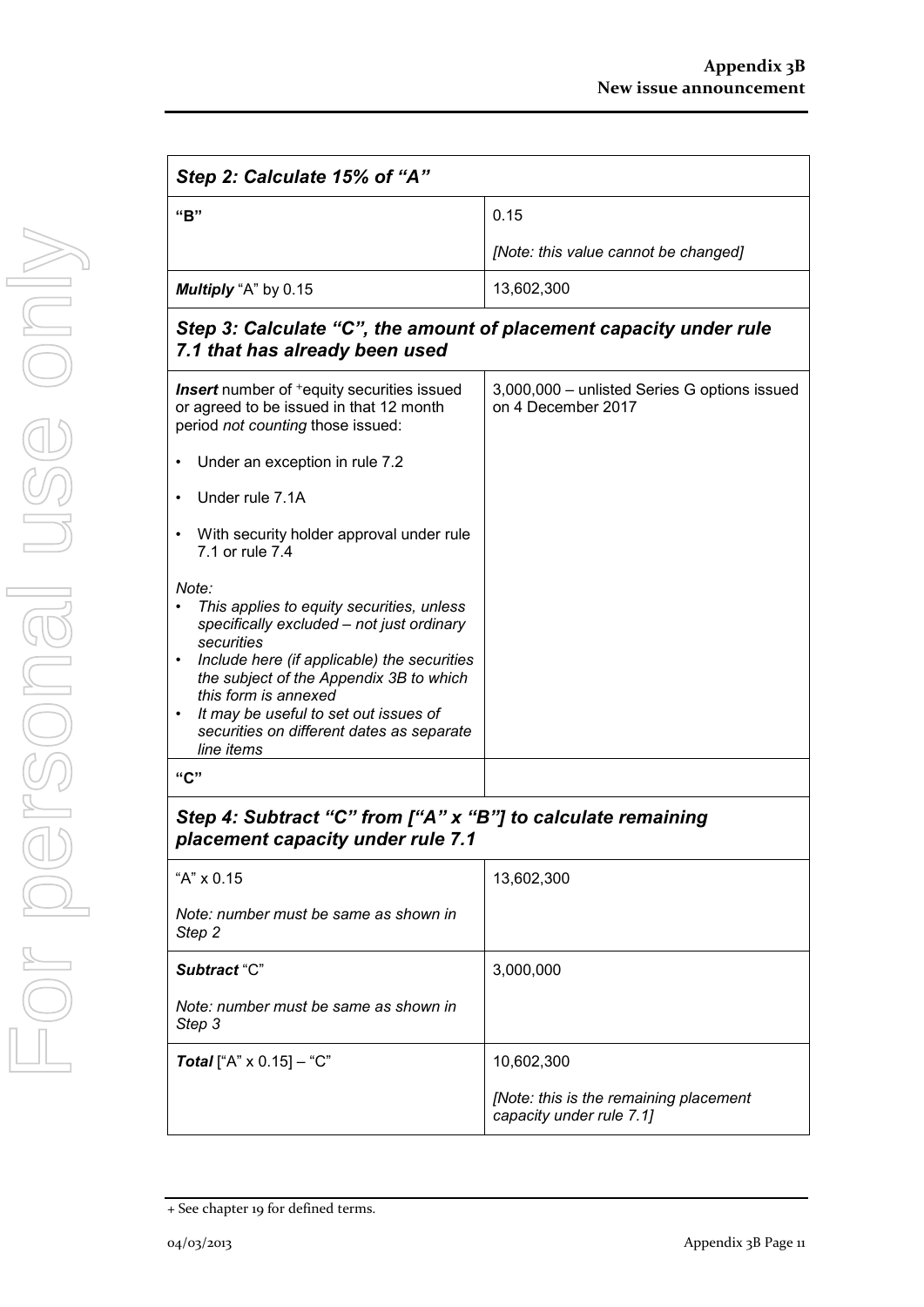## **Part 2**

| Rule 7.1A - Additional placement capacity for eligible entities<br>Step 1: Calculate "A", the base figure from which the placement<br>capacity is calculated                                                                                                                                                                                                                                                                                                                       |                                    |
|------------------------------------------------------------------------------------------------------------------------------------------------------------------------------------------------------------------------------------------------------------------------------------------------------------------------------------------------------------------------------------------------------------------------------------------------------------------------------------|------------------------------------|
|                                                                                                                                                                                                                                                                                                                                                                                                                                                                                    |                                    |
| Note: number must be same as shown in<br>Step 1 of Part 1                                                                                                                                                                                                                                                                                                                                                                                                                          |                                    |
| Step 2: Calculate 10% of "A"                                                                                                                                                                                                                                                                                                                                                                                                                                                       |                                    |
| "ח"                                                                                                                                                                                                                                                                                                                                                                                                                                                                                | 0.10                               |
|                                                                                                                                                                                                                                                                                                                                                                                                                                                                                    | Note: this value cannot be changed |
| Multiply "A" by 0.10                                                                                                                                                                                                                                                                                                                                                                                                                                                               | 9,068,200                          |
| Step 3: Calculate "E", the amount of placement capacity under rule<br>7.1A that has already been used                                                                                                                                                                                                                                                                                                                                                                              |                                    |
| <b>Insert</b> number of <sup>+</sup> equity securities issued<br>or agreed to be issued in that 12 month<br>period under rule 7.1A                                                                                                                                                                                                                                                                                                                                                 | Nil                                |
| Notes:<br>This applies to equity securities - not<br>just ordinary securities<br>Include here $-$ if applicable $-$ the<br>securities the subject of the Appendix<br>3B to which this form is annexed<br>Do not include equity securities issued<br>under rule 7.1 (they must be dealt with<br>in Part 1), or for which specific security<br>holder approval has been obtained<br>It may be useful to set out issues of<br>securities on different dates as separate<br>line items |                                    |
| "E"                                                                                                                                                                                                                                                                                                                                                                                                                                                                                | 9,068,200                          |

<sup>+</sup> See chapter 19 for defined terms.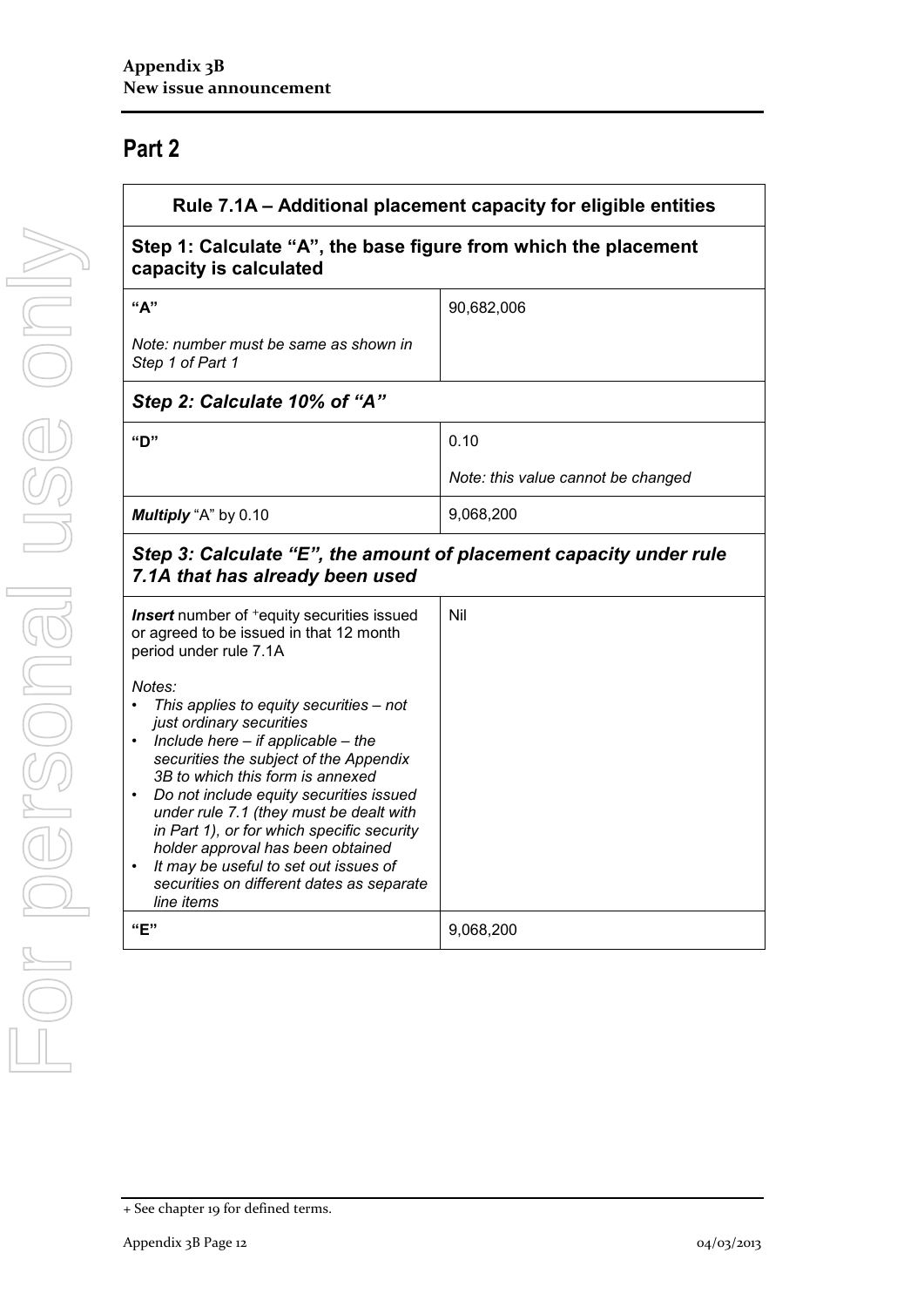| Step 4: Subtract "E" from ["A" x "D"] to calculate remaining<br>placement capacity under rule 7.1A |                                                                   |
|----------------------------------------------------------------------------------------------------|-------------------------------------------------------------------|
| "A" $\times$ 0.10                                                                                  | 9,068,200                                                         |
| Note: number must be same as shown in<br>Step 2                                                    |                                                                   |
| Subtract "E"                                                                                       | Nil                                                               |
| Note: number must be same as shown in<br>Step 3                                                    |                                                                   |
| <b>Total</b> ["A" $\times$ 0.10] – "E"                                                             | 9,068,200                                                         |
|                                                                                                    | Note: this is the remaining placement<br>capacity under rule 7.1A |

<sup>+</sup> See chapter 19 for defined terms.